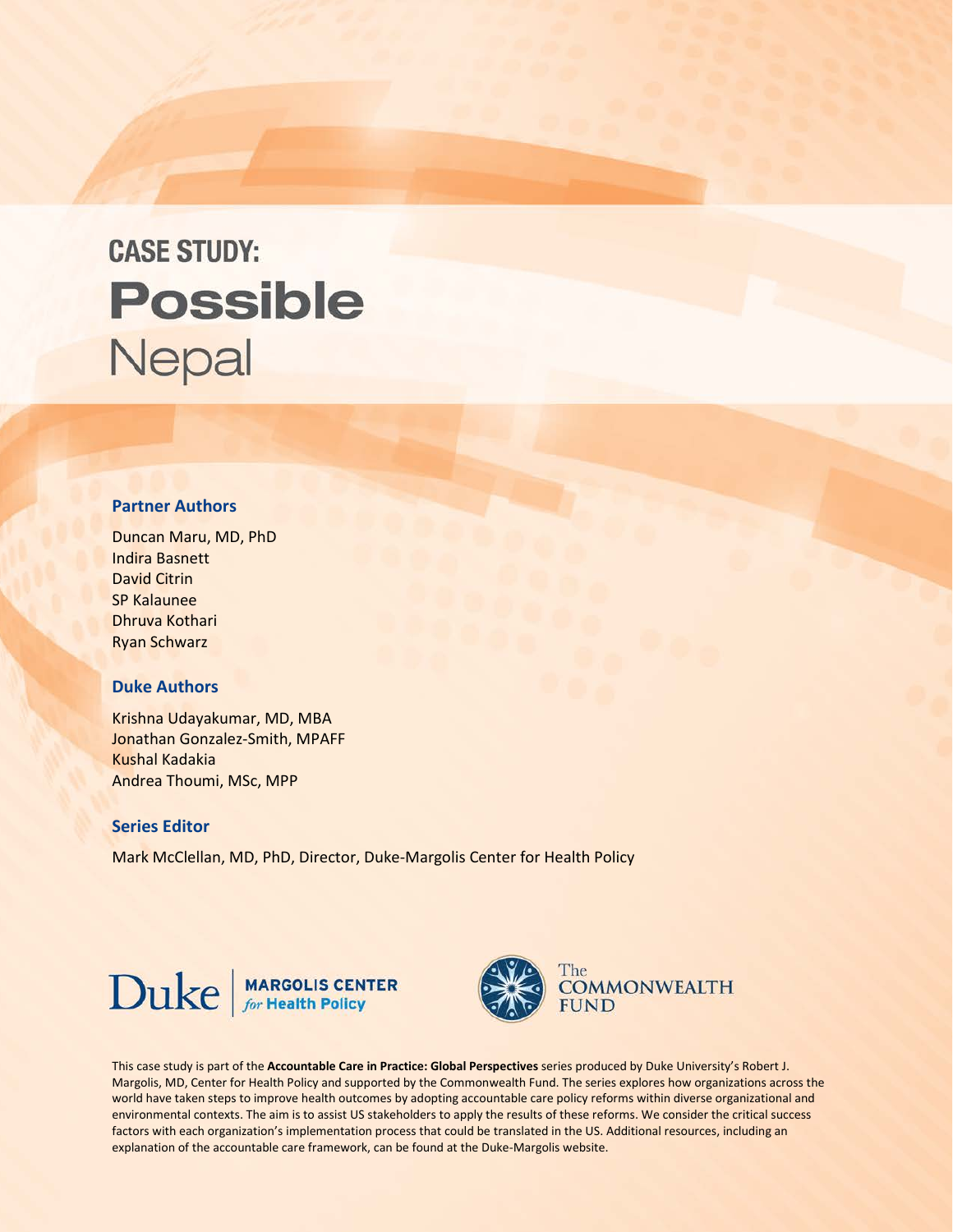# **Overview**

Possible is a non-profit healthcare company that delivers primary care to remote, rural populations in Nepal. These communities lack access to physicians and adequate medical facilities and have high rates of communicable and non-communicable diseases (NCDs, also known as chronic diseases in the United States).

## **Table 1: Overview of Possible**

| <b>Model</b>                                                                                                                             | <b>Health System</b>                                                                            | <b>Innovations in Care</b>                                                                                                                                     | <b>Key Outcomes</b>                                                                                                                                                            |
|------------------------------------------------------------------------------------------------------------------------------------------|-------------------------------------------------------------------------------------------------|----------------------------------------------------------------------------------------------------------------------------------------------------------------|--------------------------------------------------------------------------------------------------------------------------------------------------------------------------------|
| • Non-profit, public private<br>partnership providing<br>primary care to rural areas<br>$\bullet$ 8 years<br>• Catchment size of 440,000 | Decentralized<br>• Private sector driven<br>• High out-of-pocket<br>spending<br>• Primarily FFS | • Community health workers reach<br>patients through hub-and-spoke<br>model; telehealth services<br>• Portion of physician remuneration<br>tied to performance | • Provided health<br>services for less than<br>\$20 per patient<br>• 14% of total patients<br>with NCDs have their<br>disease under control<br>in the first quarter of<br>2017 |

**Program goals:** Reduce barriers to care for low-income groups through disease surveillance, implement early detection and prevention of infectious and NCDs, and promote patient self-management.

**How this is achieved:** Possible entered into a public-private partnership (PPP) with the Government of Nepal to deliver affordable, population-based care. Possible created its low-cost, integrated care model by building on pre-existing resources, such as government infrastructure and a community health worker program. Possible offers all health services free at the point of service. These services include hospital care (e.g., outpatient, inpatient, and laboratory), primary care in family practice, and homebased care for follow-up and long-term care coordination.

**Results:** Improvements in access to general and surgical care for patients of all demographic backgrounds, increased follow up rate for NCDs, while maintaining affordability (less than \$20 per patient on average).

## **Factors that supported reforms:**

- Government funding, partnerships, and policy support for performance-based care
- Adaptation of existing resources (community health workers) and early investment in technical capabilities (EHR)
- Clear financial and non-financial incentives to encourage improvements in health care delivery

## **Relevance for US context:**

The Possible case study demonstrates proof-of-concept for providing high-quality, affordable care in rural and low-income settings. Possible offers multiple best practices for US ACOs or medical homes serving low-income populations, such as how to leverage existing human resource capabilities, like community health workers, and adopt technological tools, like telemedicine, to deliver care to these populations.

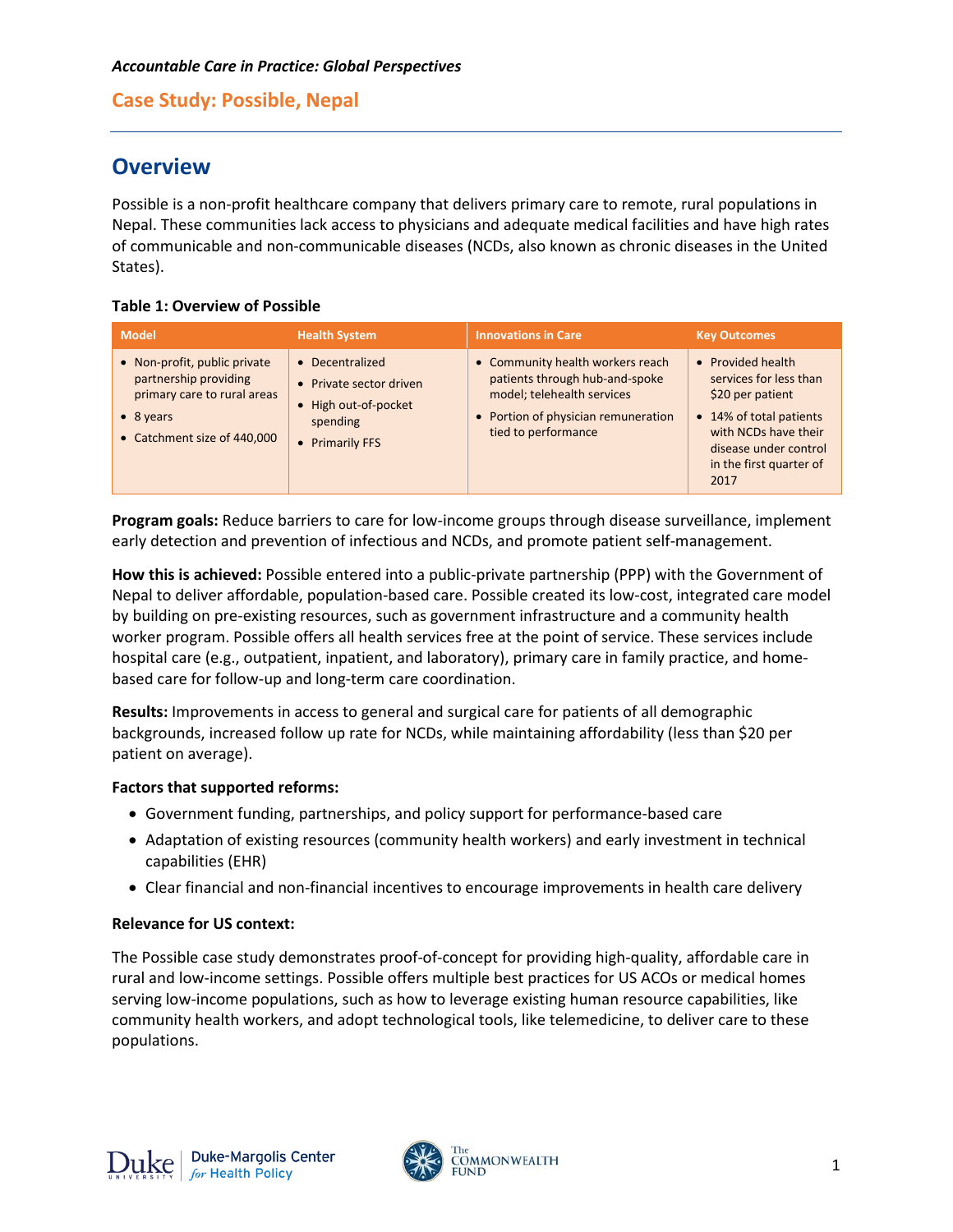



Figure 1 illustrates components of Possible's accountable care implementation process that are relevant for US stakeholders. These include environmental factors (bottom tier) and organizational capabilities (top tier) that influence the success of Possible's accountable care reforms (middle tier). The last column translates these lessons to a US context. Table 3 in Part IV provides additional translation opportunities.

Part 1 provides an overview of the Nepal health system context; Part II discusses Possible's care plan using the Accountable Care Framework; Part III discusses the results of Possible's reforms; Part IV analyzes the internal and organizational factors (in addition to those in Figure 1) that supported or hindered these reforms.

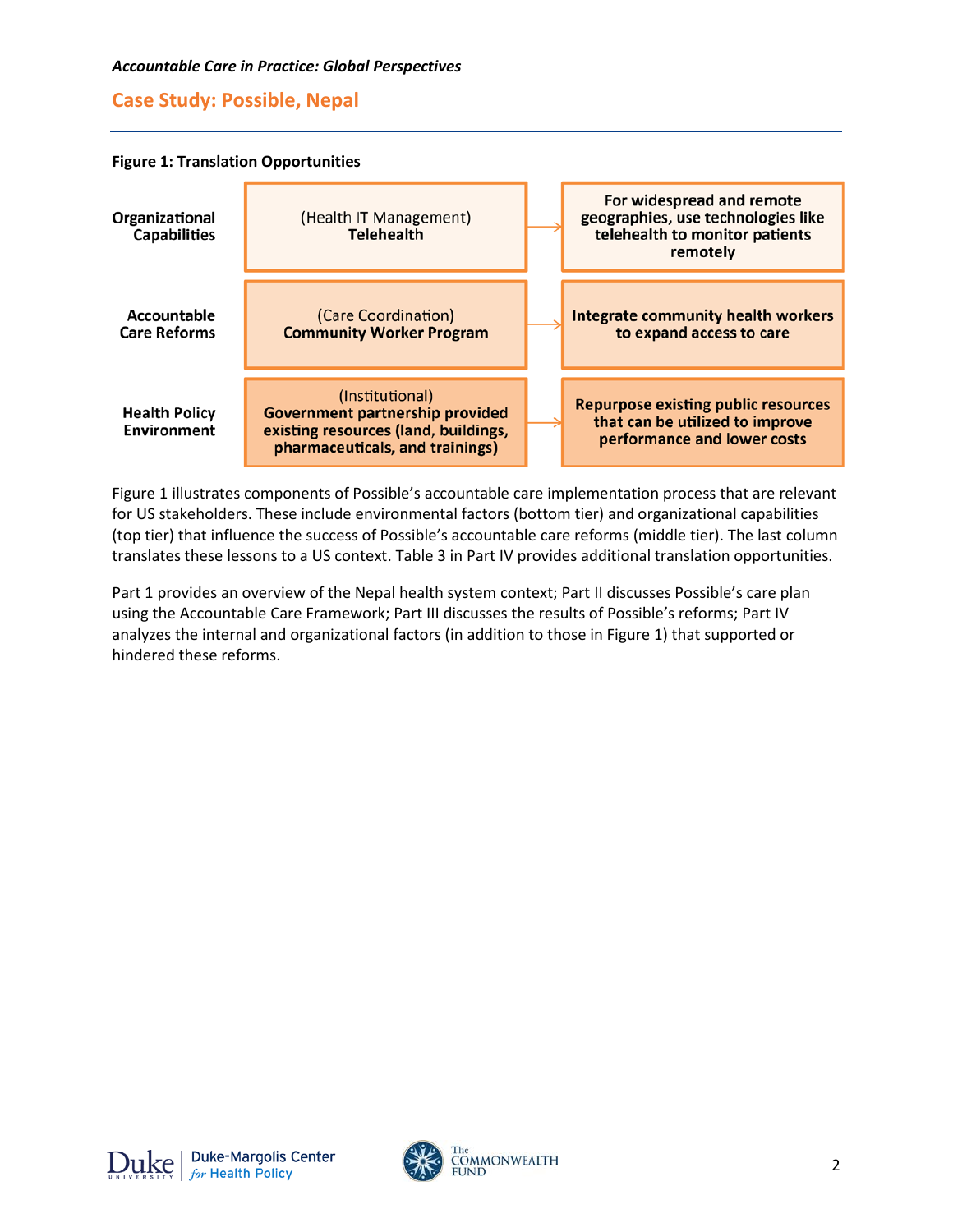# **Part I: Health System Context**

## **NATIONAL CONTEXT**

## **National Context**

Nepal has achieved significant gains in population health in recent years. Over the period of 2000-2012, life expectancy increased by six years and maternal and infant mortality have decreased.<sup>1-3</sup> However, gaps in financing, regulation, health education, and care delivery have hindered efforts to control the burden of non-communicable diseases (NCDs), which account for 60 percent of deaths.

The absence of federal insurance and health standards has shifted financial risk to the individual and care to the private sector. This siloed spending has increased costs and lowered health outcomes.<sup>4</sup> Although health expenditures account for six percent of the gross domestic product (GDP), the distribution of payments is unsustainable, with over 80 percent of spending coming from out-of-pocket payments.5 Additionally, other public health shortcomings, including inadequate sanitation (e.g., 54 percent lack proper sanitation facilities) and low provider-patient ratios (e.g., one doctor per 5000 people), create significant barriers for access to and delivery of care as the burden of disease shifts from communicable to NCDs.<sup>6</sup>

Healthcare quality also varies widely across Nepal, which is divided into districts. For example, gaps in care in Achham, one of Nepal's poorest districts, have caused the life expectancy of the district to remain more than 10 years below the national average.<sup>7</sup> Citizens in Achham face a range of infectious and non-communicable diseases that require improvements in sanitation, integrated care, and increased funding for health services.

## **POSSIBLE BACKGROUND**

To address these issues, the Government of Nepal implemented two policy changes that created an environment conducive to health reform. First, the new constitution of the Government of Nepal included a mandate to guarantee essential health care for all citizens. Second, Nepal adopted a five-year strategy committed to developing population-based healthcare approaches. The Government of Nepal provided financial support for Possible through a PPP, which enabled Possible to experiment with new care delivery and payment models. Possible began operating in the Accham district in 2008 and currently serves two districts of Nepal: Accham (260,000 individuals) and Dolakha (180,000 individuals). In January 2016, Possible signed an agreement with the Government of Nepal to expand its model to Dolakha, a district in northern Nepal.

## **POSSIBLE STRUCTURE**

Possible operates a hub-and-spoke model that is centered around Bayalpata Hospital, a governmentowned teaching hospital that serves the majority of patients in the Achham district (Figure 2).

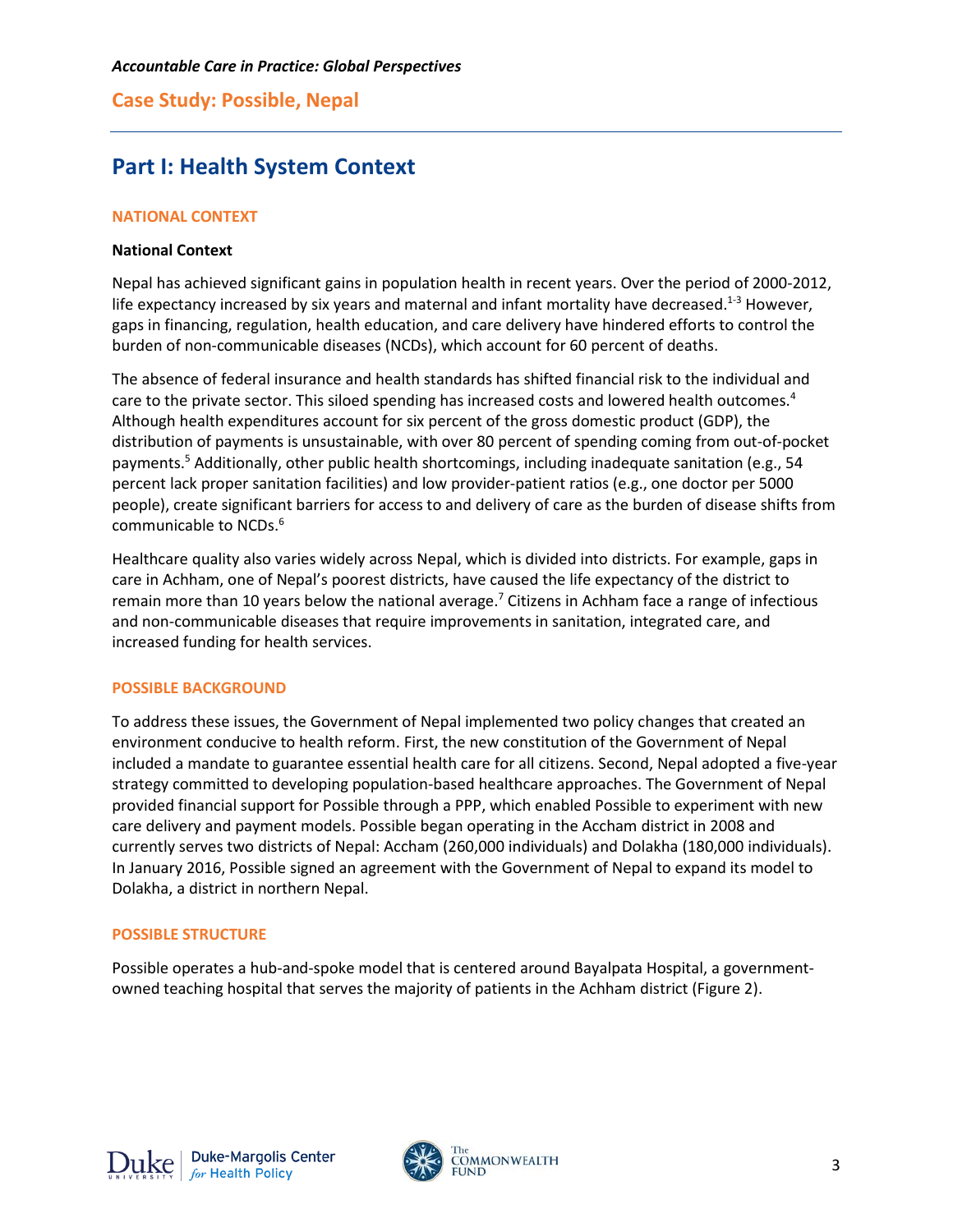

**Figure 2: Possible Organizational Structure**



**Source:** Possible

To expand the scope of care delivery in the region, Possible created a cadre of community health workers (CHW) to conduct disease surveillance and deliver care to rural patients. CHWs are a fundamental component of Possible's structure, allowing outreach to remote villages.

Possible has a horizontal management structure, with teams organized by specific areas of expertise. For example, a medical director oversees clinical care, a Community Health Director oversees community care, and an Operations Director oversees supply chain management and financials. A Community Advisory Board (CAB), comprised of 12 members from the local government, community, and other sectors in the district, provides Possible with advice on public health programs and interventions.

Possible is funded through a combination of performance-based government grants, foundation grants, individual donations, and partnerships.

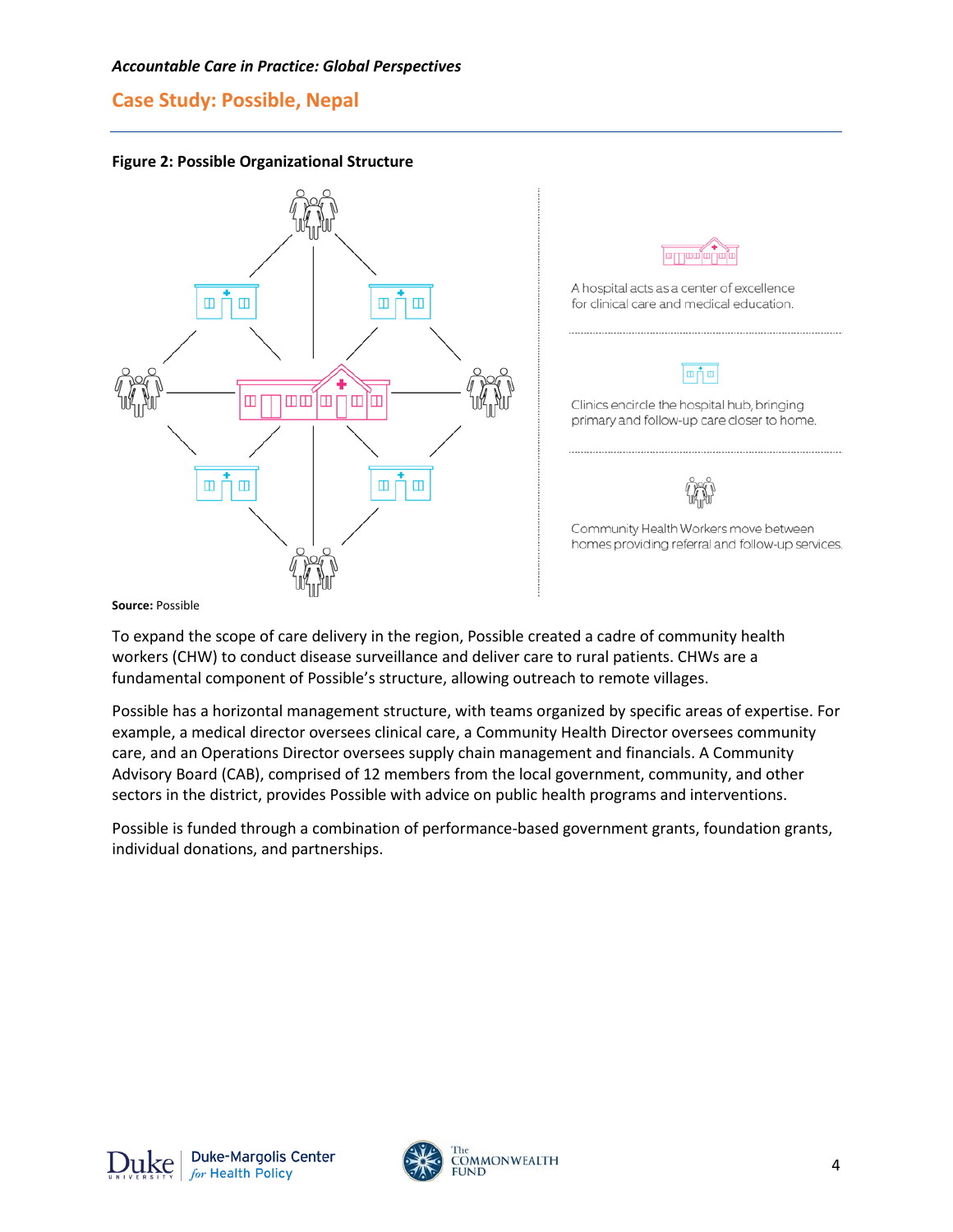# **Part II: Accountable Care Reforms**

This case study uses the accountable care framework to assess Possible's reforms. The framework consists of five accountable care policy pillars: identifying and **stratifying target populations**, implementing **performance measures** related to quality and experience of care, providing data and other mechanisms to help providers identify opportunities to **continuously improve**, restructure **financial and non-financial incentives** to align payments with target outcomes, and **coordinating and transforming care** to improve delivery.

## **STRATIFICATION OF PATIENT POPULATION**

Each quarter, CHWs engage in proactive, home-based case investigations to identify high-risk patients, with a particular emphasis on rural pregnancies, infant malnutrition, and NCDs. Patients can be enrolled into Bahmni, an open-source electronic health records (EHR) platform, at all sites of care (home, clinic, hospital). This allows providers to track an individual's care over time and facilitates the long-term management of NCDs.

## **MEASURING HEALTH SYSTEM PERFORMANCE**

Possible has adopted six Key Performance Indicators (KPIs) that are designed to improve outcomes for the entire system and can be collected in rural impoverished areas. The KPIs adhere to local and national health agendas and are incorporated into the performance-based financing agreement with the Government of Nepal. An internal impact team at Possible evaluates KPIs on a quarterly and annual basis to improve care quality. Team leaders can also propose additional indicators. Table 2 provides a summary of the KPIs.

| <b>Key Performance</b><br><b>Measures</b>                                                                                             | <b>Description</b>                                                                                               | Data.<br><b>Source</b> | <b>Linked to</b><br><b>Payment</b> | <b>Frequency of</b><br><b>Measurement</b> |
|---------------------------------------------------------------------------------------------------------------------------------------|------------------------------------------------------------------------------------------------------------------|------------------------|------------------------------------|-------------------------------------------|
| <b>Surgery Access</b>                                                                                                                 | Percentage of days when surgical services are fully<br>available to patients                                     | <b>EHR</b>             | <b>Yes</b>                         | Quarterly                                 |
| <b>Equity</b>                                                                                                                         | Ratio of hospital service utilization of marginalized<br><b>EHR</b><br>patients vs. general catchment population |                        | <b>Yes</b>                         | Quarterly                                 |
| <b>Institutional Birth</b>                                                                                                            | Percentage of women giving birth in a healthcare<br>facility with a trained clinician                            | <b>EHR</b>             | <b>Yes</b>                         | Annually                                  |
| <b>Chronic Disease</b><br>Follow-Up                                                                                                   | Percentage of NCD cases successfully followed-up in our<br>catchment area                                        |                        | <b>Yes</b>                         | Quarterly                                 |
| <b>Outpatient Use</b><br>Frequency of healthcare service utilization among our<br>catchment population                                |                                                                                                                  | <b>EHR</b>             | <b>Yes</b>                         | Quarterly                                 |
| Percentage of reproductive aged women who delivered<br>Contraceptive<br>in the past 2 years using contraceptive methods<br>Prevalence |                                                                                                                  | <b>EHR</b>             | Yes                                | Annually                                  |

#### **Table 2: Key Performance Measure**



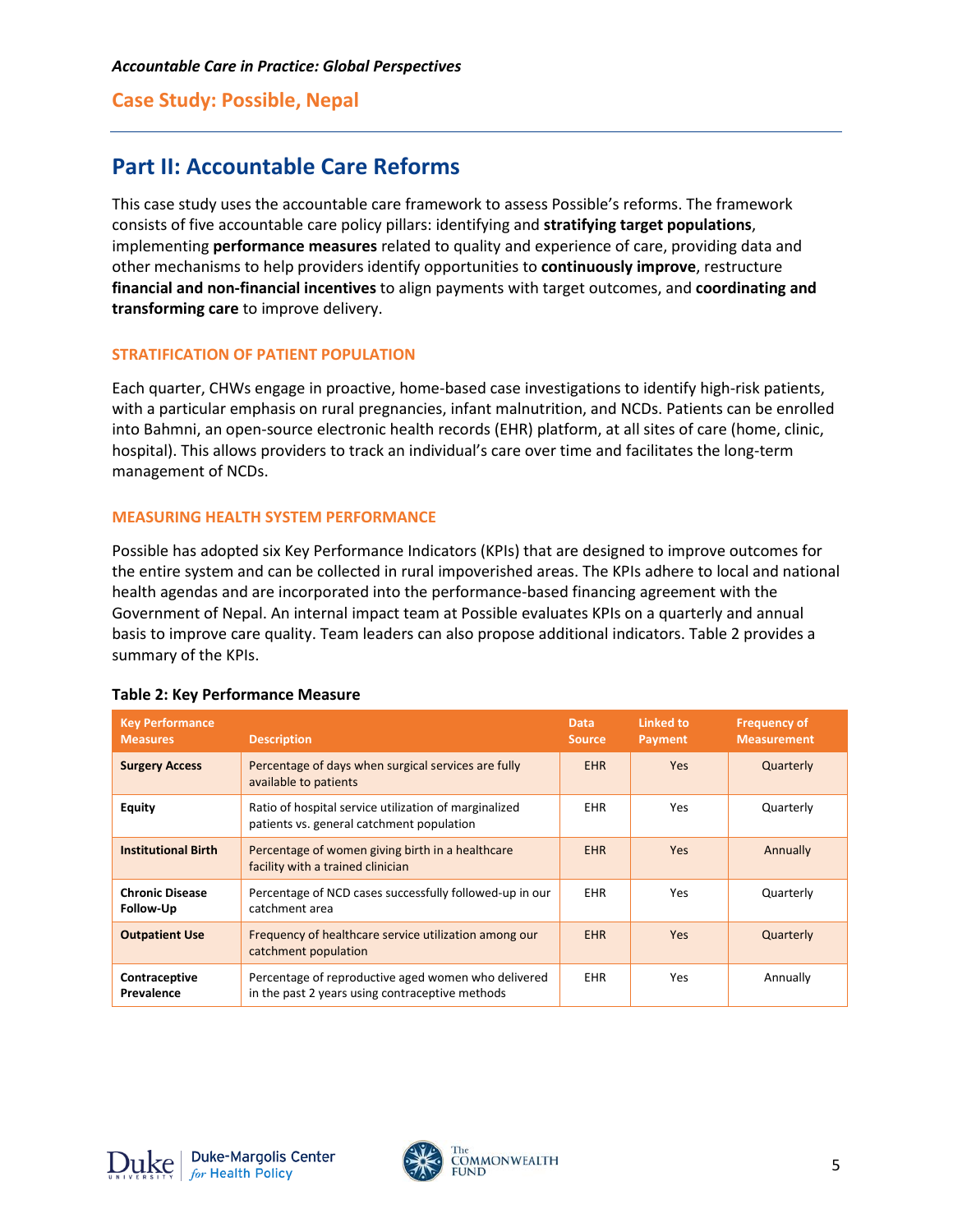#### **MECHANISMS FOR CONTINUOUS IMPROVEMENT**

Possible uses Asana, an online project management tool, to track progress for specific tasks and projects. Over 80 metrics are tracked, including HbA1c (diabetes), blood pressure (heart disease), and CD4 count (HIV/AIDS). The results are aggregated and analyzed by the operational team and used to improve, for example, handwashing practices, malnutrition screening, or NCD protocol adherence. Possible also publicly publishes a quarterly and annual impact report that provides KPI progress and financial information (Figure 3).

Additional activities include weekly one-on-one manager meetings and a patient satisfaction survey that is currently being piloted. Responses will be analyzed by using descriptive statistics across socio-demographic groups.

## **ADDITIONAL IMPROVEMENT MECHANISMS**

Quarterly employee objectives, weekly morbidity and mortality conferences, reporting of adverse events, monthly impact dashboard review process, daily data sweeps within Bahmni (EHR platform).

Every week CHWs also collect patient encounters, allowing Bayalpata Hospital staff to monitor patients remotely.



## **Figure 3: Example of KPI Annual Report**

Note: This KPI encompasses uptake methods of contraception including intrauterine devices and implants, condoms, and contraceptive pills. **Source**: Possible

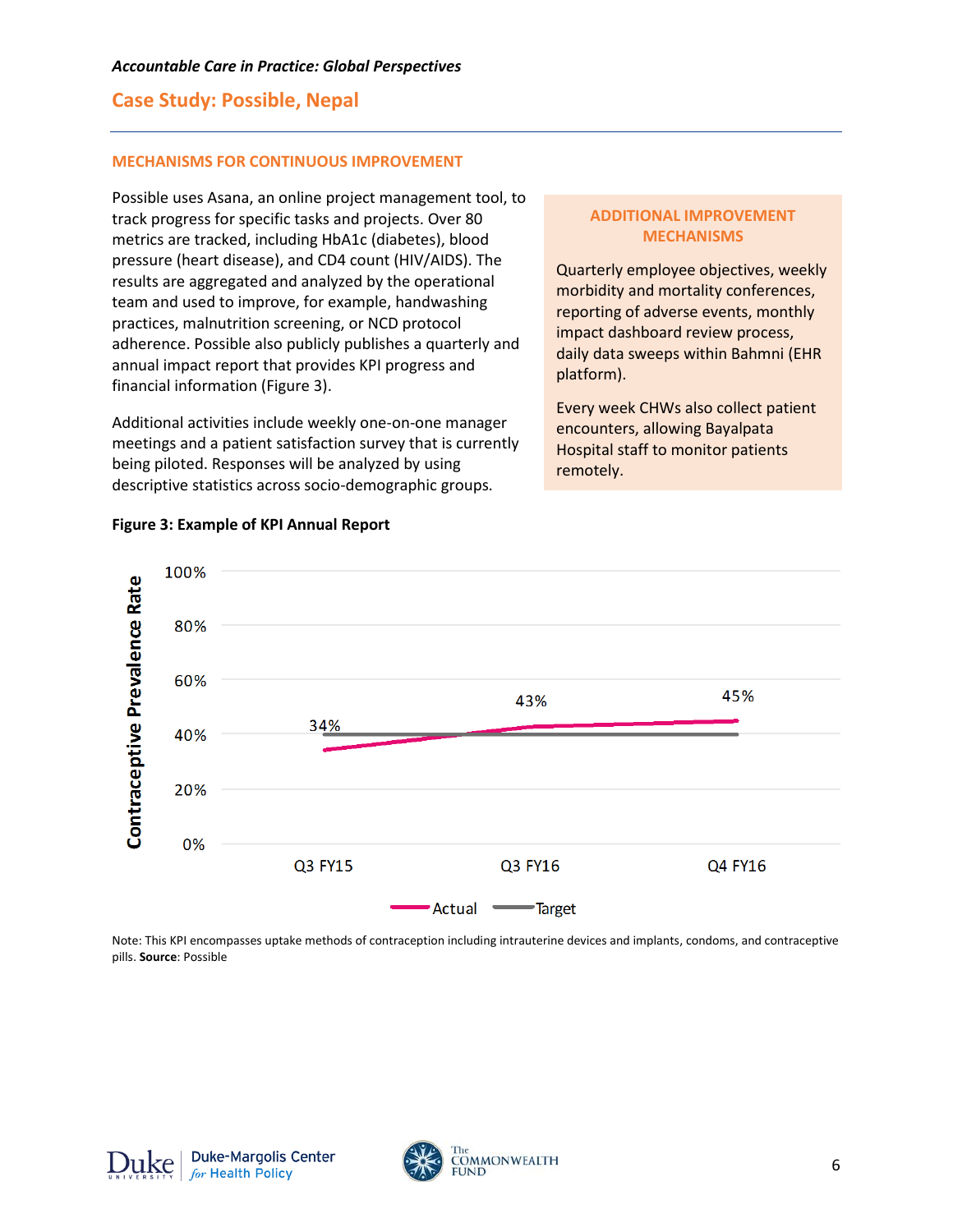#### **FINANCIAL AND NON-FINANCIAL SUPPORTS**

Possible uses financial incentives to align payments with performance at two levels.

At the **system level**, the PPP contract provides baseline funding and applies an additional 20 percent reward or penalty to Possible based on the six KPIs and other metrics. Because KPIs are based on population health needs, this incentive encourages health services to meet a specific standard of care.

At the **individual level**, Possible promotes employee compensation practices that strengthen the public sector (in accordance with Article II of the World Health Organization's NGO Code of Conduct).<sup>8</sup> All employees receive a competitive salary and benefits. Salary is also partially tied to professional performance evaluation and is not volume-based. Possible also offers employees non-financial benefits to create a culture of improvement. Examples include a maximum manager to staff ratio of 1:5, required weekly meetings between managers and their direct employees, and an emphasis on career development and growth.

## **CARE COORDINATION AND TRANSFORMATION**

Possible utilizes several health IT platforms to coordinate care. The online project management tool Asana helps Possible manage teamwork and create a culture of transparency between staff who are based in the US and Nepal sites. Additionally, Possible developed and implemented Bahmni, an open-source EHR platform that can be used across the entire spectrum of care, integrating the **hospital** (where human, technical, and wireless resources are concentrated), **primary clinics** (which have limited assets), and **patients** (through a mobile platform). Bahmni is designed specifically for the Nepali health system, and requires minimal technical expertise on the part of the user. The platform can handle a high volume of patients who are dispersed across a wide geographic area, and providers can use the modules for disease management and

## **USING TECHNOLOGY TO REMOTELY TRACK PATIENTS**

Nepal's geographically-isolated terrain hinders disease surveillance efforts.

To overcome this, CHWs visit remote villages frequently and use cell phones to track community disease trends. Information is then aggregated in a central repository.

care tracking to identify gaps in care delivery. Bahmni has been deployed in two districts to date, with Possible currently working to scale the platform nationally.

Possible also instituted multi-disciplinary teams to optimize care delivery. For example, Possible built on the Female Community Health Volunteer (FCHV), a Nepali program that has delivered care for 25 years, by recruiting and training local Community Health Worker Leaders (CHWL) for longitudinal control of NCDs. CHWLs are based in their local communities, conduct case-finding home visits, and build relationships with local clinics.

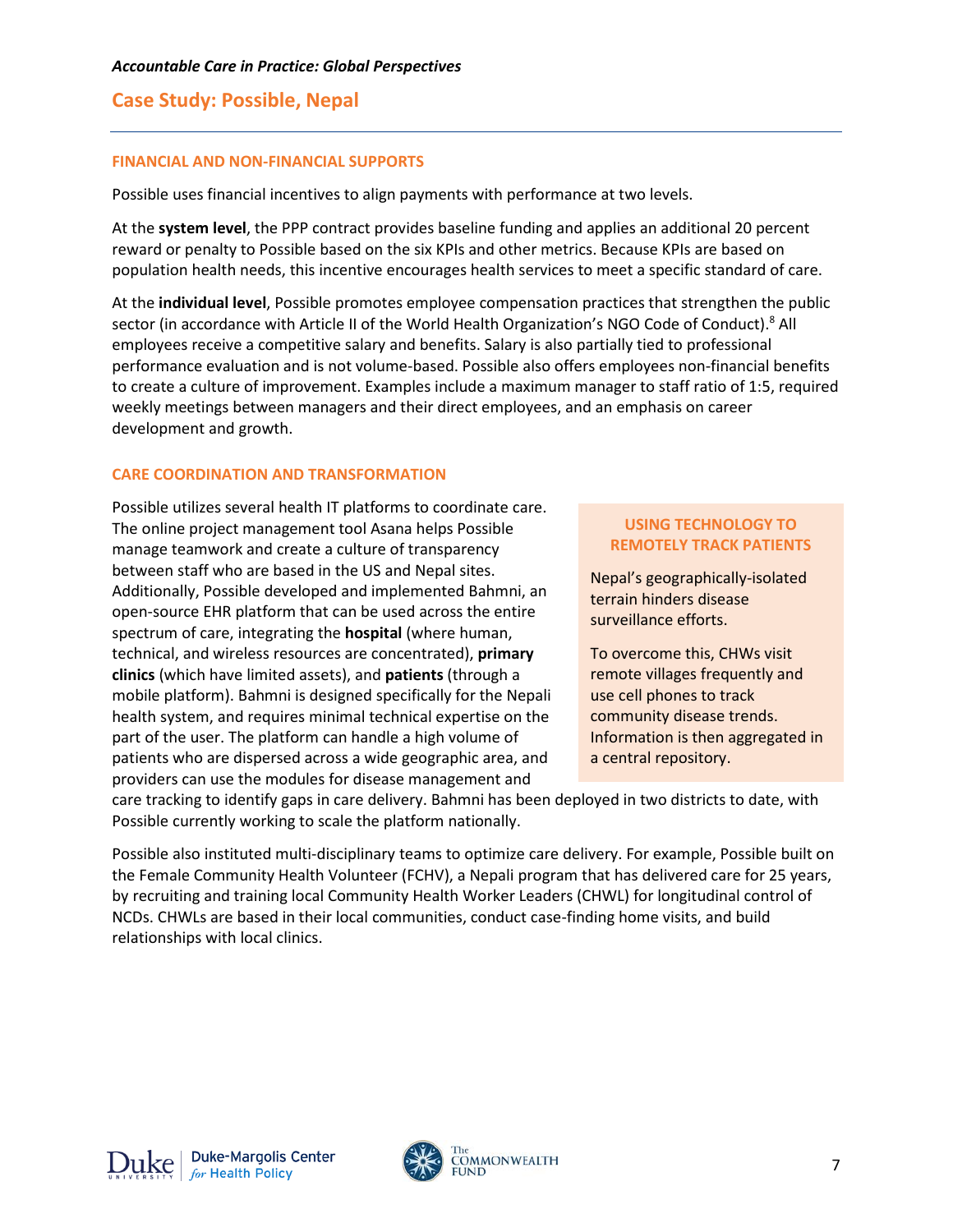# **Part III: Results of Accountable Care Innovations**

Possible has met the majority of its KPIs, including achieving 100 percent access to surgery and equal access to care for patients of all demographic backgrounds. Over the past decade, Possible has provided health services for less than \$20 per patient to over 350,000 individuals. Their success demonstrates the feasibility of delivering low-cost, high-quality care in a rural setting. See Figure 3 above and Figure 4 below for examples of how Possible has met KPI benchmarks.



## **Figure 4: Chronic Disease Follow-Up KPI**

**Source**: Possible



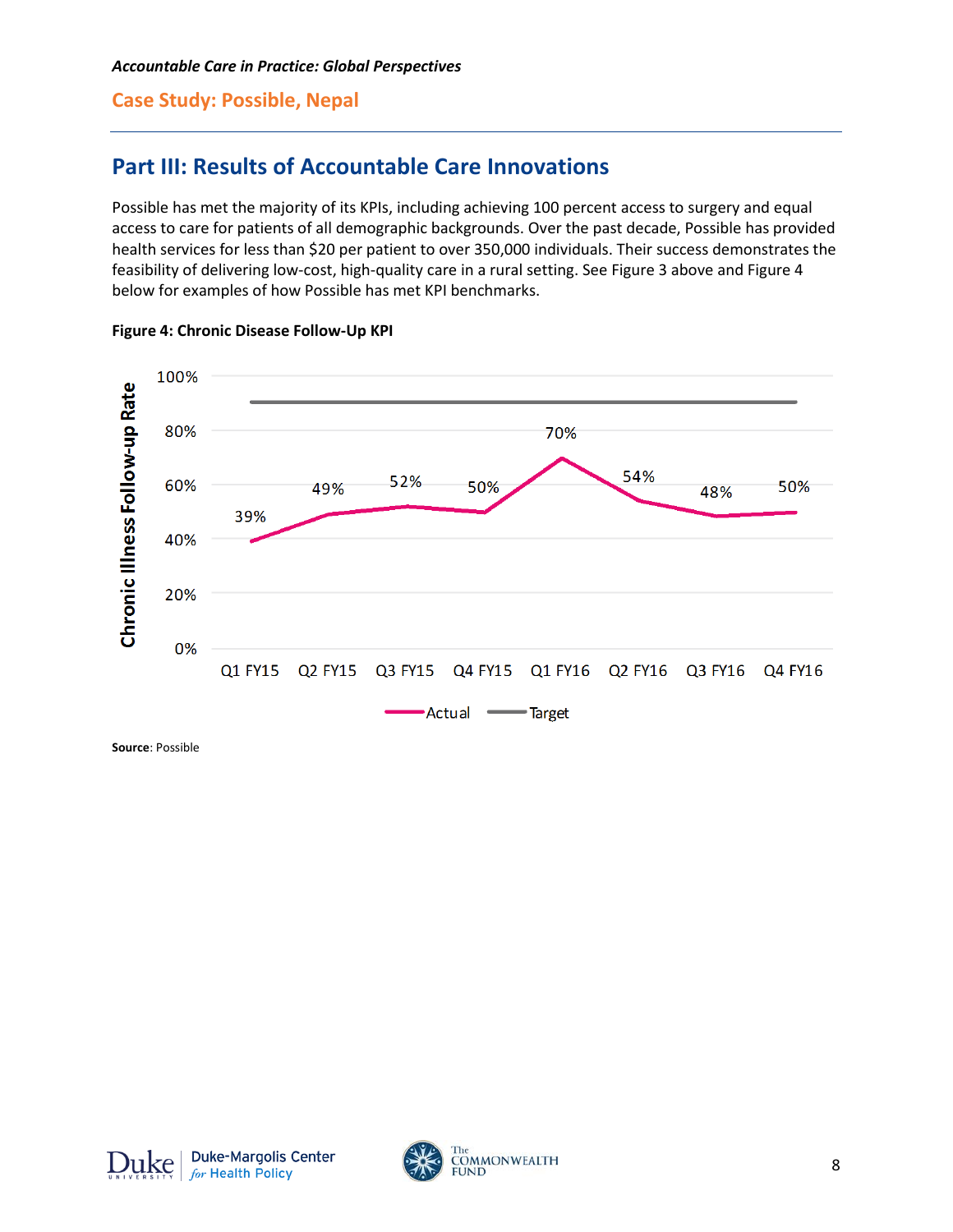# **Part IV: Implementation Barriers and Translation Opportunities**

This section identifies key components of Possible's reforms, including internal and external factors that facilitated Possible's implementation of their model, and offers translation opportunities that could support further reforms in the US (provided in Table 3). This section also discusses some of the challenges that Possible faced.

| <b>Table 3: Translation Opportunities</b> |  |
|-------------------------------------------|--|
|-------------------------------------------|--|

|                                                                                    | <b>Component</b>                                                    | <b>Success Factor</b>                                                                                                                                                           | <b>Translation Opportunity</b>                                                                                                                                                                                                               |
|------------------------------------------------------------------------------------|---------------------------------------------------------------------|---------------------------------------------------------------------------------------------------------------------------------------------------------------------------------|----------------------------------------------------------------------------------------------------------------------------------------------------------------------------------------------------------------------------------------------|
| Organizational<br><b>Competencies</b><br>(from provider<br>perspective)            | <b>Health IT</b>                                                    | Telehealth system facilitates disease<br>surveillance in rural areas                                                                                                            | Incorporate digital care platforms and social<br>media to expand provider bandwidth                                                                                                                                                          |
|                                                                                    | Governance<br>and Culture                                           | Developed a Community Advisory Board to<br>advise on public health programs and<br>interventions                                                                                | Ensure community perspective and patient<br>voice is embedded into model in a meaningful<br>way                                                                                                                                              |
|                                                                                    | Care<br><b>Coordination</b>                                         | Use of community health workers for<br>home-based investigations and care<br>delivery                                                                                           | Embed members of multidisciplinary care<br>teams in the patient's social setting                                                                                                                                                             |
|                                                                                    | <b>Quality and</b><br><b>Process</b><br><b>Improvement</b>          | Dedicated personnel for quality<br>improvement; quarterly performance<br>publications                                                                                           | Invest in transparent performance reporting to<br>demonstrate and celebrate improvement while<br>identifying challenge areas for further work                                                                                                |
| Accountable<br><b>Care Policies</b><br>(from multi-<br>stakeholder<br>perspective) | Population                                                          | Identifies at-risk patient through home<br>visits                                                                                                                               | Proactively reach out to communities-<br>including conducting home visits-to stratify<br>high-risk individuals                                                                                                                               |
|                                                                                    | Performance<br><b>Measures</b>                                      | Indicators track system-wide outcomes and<br>processes, based on feasibility of<br>implementation, tied to physician<br>remuneration                                            | Include indicators that reflect system-wide<br>performance and are feasible to implement                                                                                                                                                     |
|                                                                                    | <b>Continuous</b><br><b>Improvements</b>                            | • Clinical and process-related data tracked<br>to improve adherence to protocols<br>• Quarterly and annual impact reports<br>provides KPI progress and financial<br>information | • Ensure measures and processes are<br>adaptable to the changing needs of patients<br>and challenges of the system<br>• Define responsibilities clearly and develop<br>educational resources to close knowledge<br>gaps between team members |
|                                                                                    | <b>Financial &amp;</b><br><b>Non-Financial</b><br><b>Incentives</b> | • 20% of government PPP contract is tied<br>to performance<br>• Employees receive competitive salaries<br>and opportunities for growth                                          | Competitive salaries, a flexible management<br>model, and clear expectations can facilitate<br>adoption of new payment structures to gain<br>traction and displace the existing fee-for-<br>service model                                    |
|                                                                                    | Care<br>Coordination<br>and<br><b>Transformation</b>                | • Community health workers reach<br>patients through hub-and-spoke model<br>• Telehealth system to regularly monitor<br>remote patients                                         | Providers that operate in low-resource areas<br>could use existing resources to conduct site<br>visits and provide longitudinal homecare<br>services by leveraging technological tools                                                       |
| <b>Health Policy</b><br><b>Environment</b><br>(from<br>policymaker<br>perspective) | <b>Institutional</b>                                                | Government partnership provided existing<br>resources (land, buildings,<br>pharmaceuticals, and trainings)                                                                      | Repurpose existing public resources that can be<br>utilized to improve performance and lower<br>costs                                                                                                                                        |
|                                                                                    | <b>Regulatory</b>                                                   | Public Private Partnership provided<br>performance-based grants                                                                                                                 | Continue to promote financial incentives that<br>align payment with performance                                                                                                                                                              |
|                                                                                    | <b>Political</b>                                                    | Establishment of a patient advisory board<br>and embedding health workers in the<br>community                                                                                   | Institutionalize channels of communication for<br>community members to shift dialogue from<br>"patient" to "person"                                                                                                                          |

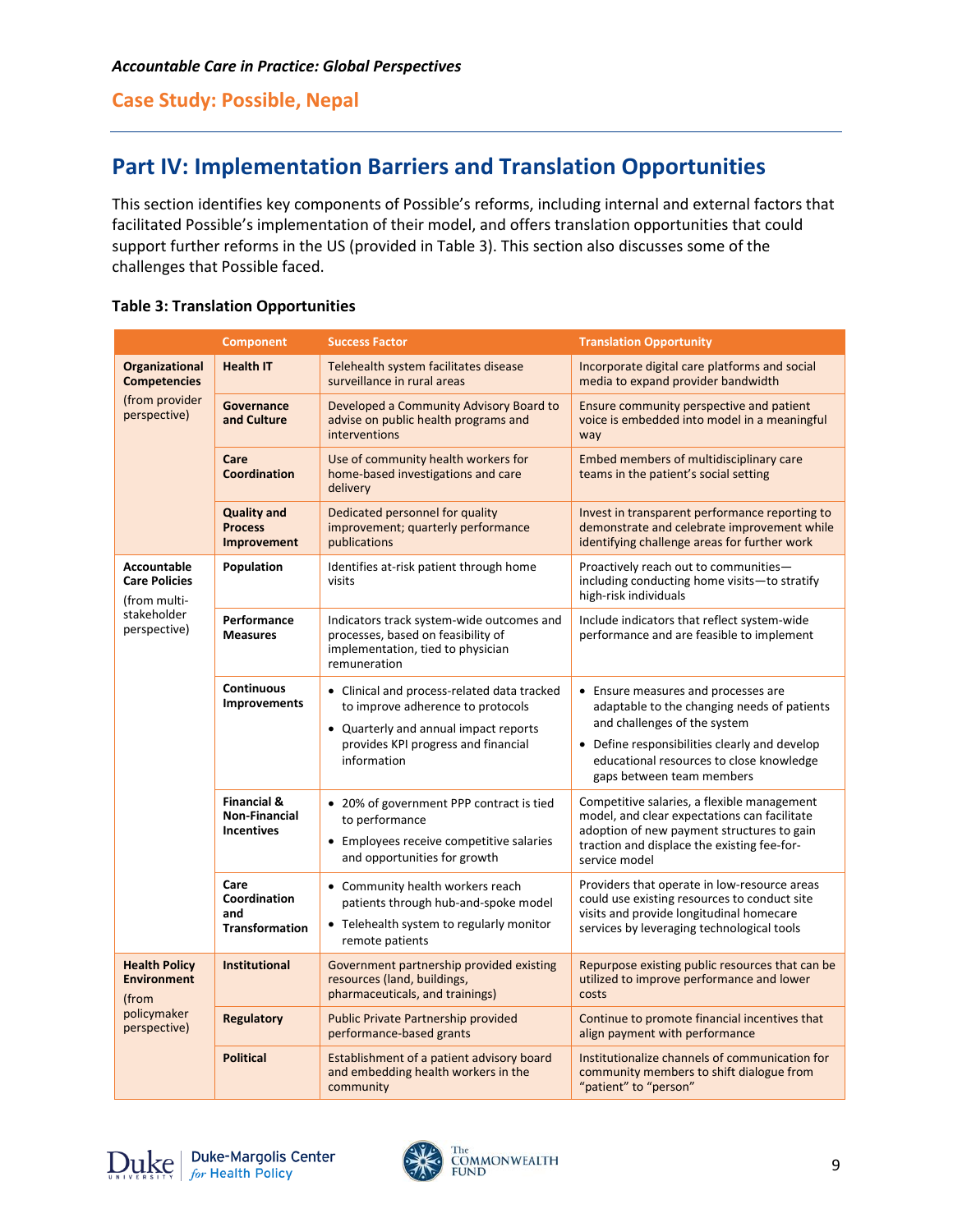## **CHALLENGES**

#### **Re-Aligning Incentives for Care Delivery**

The lack of federal regulation or insurance in Nepal shifted care delivery to the private sector, which was funded by a fee-for-service system at the point-of-care. This payment model encourages negative provider behaviors such as overmedication and episodic care interventions, which are ineffective at controlling NCDs and pose severe financial hurdles to patients.

## **Inadequate infrastructure and regulation to quality deliver care in remote areas**

Rural communities in Nepal suffer from a lack of healthcare resources, which are primarily concentrated in the urban capital city of Kathmandu. A lack of government-mandated standards for population health at the district level coupled with underfunded quality improvement initiatives has limited efforts to monitor care delivery.

*Possible provided the source data for this document and is responsible for the accuracy of the content. Please contact Duncan Maru (duncan@possiblehealth.org) for further questions or comments.*